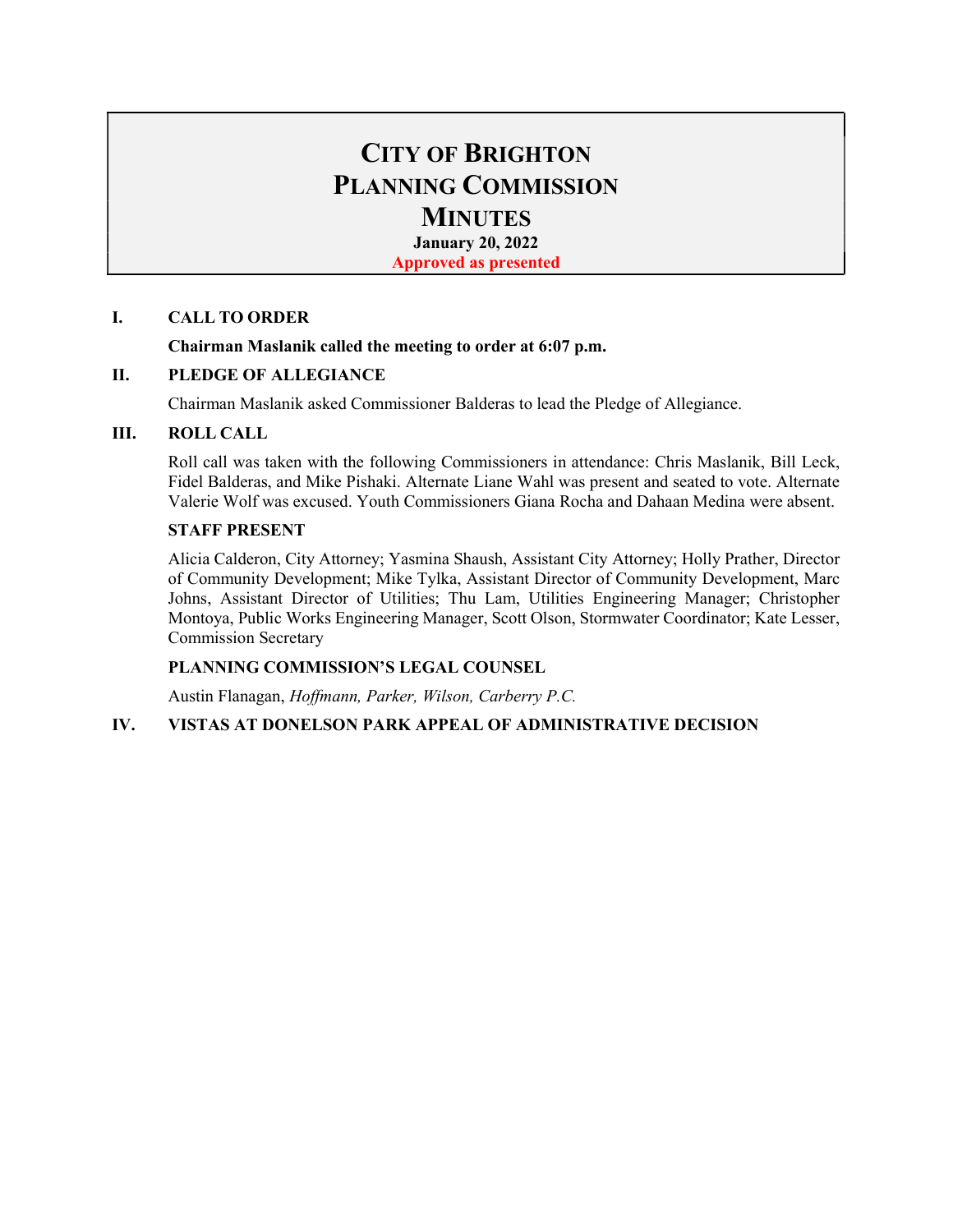### 1. Vistas at Donelson Park Appeal of Administrative Decision

Motion by Commissioner Leck to move to Executive Session for the purpose of holding a conference with the legal counsel to receive advice on specific legal questions related to an appeal of the site plan for Vistas at Donelson Park pursuant to C.R.S. § 24-6-402(4)(b).

Second by Commissioner Balderas.

The Planning Commission moved to Executive Session at 6:09 p.m. The Planning Commission returned to the Council Chambers at 6:23 p.m.

## Chair invited Staff to present, summarized:

Mr. Tylka requested that five of Staff's allowed 25 minutes of presentation time be reserved for Staff to comment after the Appellant's presentation.

Chairman Maslanik denied the request.

Mr. Tylka presented the item as outlined in the staff report starting with details on the review process that the project went through and cited the LUDC and applicable standards, noting that no clear error was made based upon the review criteria pertaining to the project type.

Ms. Shaush stated that the decision to overturn the appeal must be based on evidence which the Appellant has failed to provide.

### Chair invited the Appellant to present, summarized:

Mr. Ryan presented a PowerPoint citing concerns for public safety, health, general welfare, parking, traffic, and property value with relation to LUDC 1.01 and 1.02. Presentation included concerns regarding safe paths to schools, location of project, emergency accessibility, air pollution, vehicle emissions, noise pollution, neighborhood meeting requirement, notification, and school capacity, and cited the organizational chart and mission statement of the City.

### Chair invited the Applicant to present, summarized:

Gregory Himmel, the Applicant representing Greystar, stated that the developer made amendments to the original proposal according to Staff's comments. Mr. Himmel summarized the entitlements allowing the development to proceed and that no exceptions were made.

Nate Hunt, legal counsel for the Applicant, stated that the appeal must be denied unless a clear error was made.

### Chair called for comments from the public, summarized:

Martin Campos, 4202 Clover Lane, Brighton, CO, 80601

Mr. Campos spoke in opposition to the development, citing concerns for the safety related to the detention pond, increased crime, decreased property value, and the developer's reputation. Mr. Campos cited project impacts to special needs children.

Robert Rentz, 4211 Threshing Drive, Brighton, CO, 80601

Mr. Rentz submitted comment to be read aloud by the Commission Secretary. Mr. Rentz's comment was in opposition to the development, citing concerns for traffic, overcrowding, the ability to provide enough services for everyone, parking on 42<sup>nd</sup>, and general health and welfare of the community.

### Sylvia Lyons, 210 Zuniga Street, Brighton, CO, 80601

Ms. Lyons spoke in opposition to the development, citing concerns for safety, ability to provide emergency services (including access), overcrowded schools, waste disposal, school ratings, change in neighborhood, Chavez Street, cost of roads, and the developer's reputation and tenant allowances. Ms. Lyons cited project impacts to special needs children.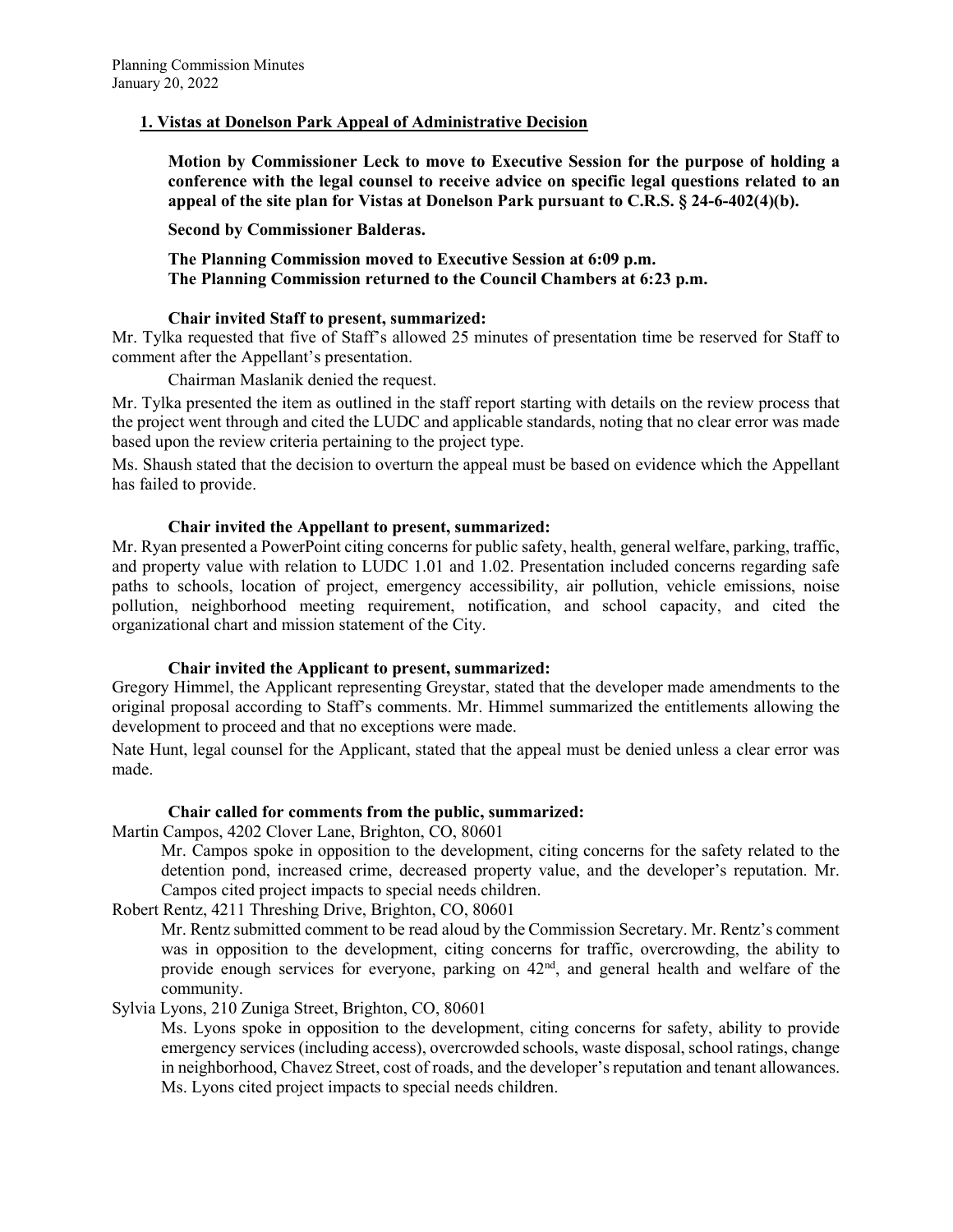Phyllis Hall, 4222 Clover Lane, Brighton, CO, 80601

 Ms. Hall spoke in opposition to the development, citing concerns for increased safety (related to past experiences), crime, parking, and resell value. Ms. Hall stated that she was told the site would be townhomes.

Kristen Cook, 3977 Sandoval Street, Brighton, CO, 80601

 Ms. Cook spoke in opposition to the development, citing concerns for loud noise on road (backs Long's Peak Street), overcrowding, increased crime, Chavez Street, and the developer's reputation (former resident). Ms. Cook expressed a desire for small farm town feel.

Lyle Fair, 4651 Harvest Lane, Brighton, CO, 80601

 Mr. Fair spoke in opposition to the development, citing concerns for project context (location), overcrowding, economic impacts, and welfare of the community. Mr. Fair stated that he was promised a school and requested that the Commission do the right thing (best interest of the community).

Kelly Schulte, 4236 Clover Lane, Brighton, CO, 80601

Ms. Schulte spoke in opposition to the development, citing concerns for the safety of the detention pond, traffic (outdated study and effects of new developments- including those in Lochbuie), increased burden to emergency services, project context (location), and the developer's reputation. Ms. Schulte stated that she was told the site would be townhomes. Ms. Schulte cited project impacts to special needs children.

Cindi Shutt, 224 Blue Bonnet Drive, Brighton, CO, 80601

Ms. Shutt spoke in opposition to the development, citing concerns for increased crime, ability to provide emergency services and infrastructure, unit count, noise, Louchbuie's Master Plan, water prices, traffic, storm drainage, light pollution, and developer's reputation.

Donna Garcia, 441 Farmhouse Way, Brighton, CO, 80601 Ms. Garcia spoke in opposition to the development, citing concerns for traffic, safety, and ability

to provide emergency services. Ms. Garcia stated that she was told the site would be a school.

Naomi Hilgart, 372 Zuniga Street, Brighton, CO, 80601

Ms. Hilgart spoke in opposition to the development, citing concerns for decreased property value, traffic, and the developer's reputation (citing specific incidences in the past). Ms. Hilgart cited that she moved to Brighton for the small town rural feel.

Brenda McGee, 35 Pioneer Place, Brighton, CO, 80601

 Ms. McGee spoke in opposition to the development, citing concerns for the appeal process, delay of  $45<sup>th</sup>$  Avenue, timing of  $40<sup>th</sup>$  Avenue, traffic (including warrants and traffic signal contributionstaxpayer funding), RTD bus stop locations, accesses, the cost and ability to provide infrastructure, and that the site was not planned for this density.

Amanda Black, 362 Zuniga Street, Brighton, CO, 80601

 Ms. Black spoke in opposition to the development, citing concerns for noise, overcrowding, the ability to provide enough services for everyone (pharmacies in particular), views in the homes, safety, crime, rodents/pests, loss of small town feel, and the developer's reputation. Ms. Black cited that she moved to Brighton for the quiet, rural feel and that the project impacts special needs children.

Kynzie Black, 362 Zuniga Street, Brighton, CO, 80601

Ms. Black spoke in opposition to the development, citing concerns for safety (walking, cars).

Gavin Lee, 362 Zuniga Street, Brighton, CO, 80601

Mr. Lee spoke in opposition to the development, citing concerns for traffic and rodents/pests.

#### Chairman Maslanik called for a 5-minute recess.

Jan Ryan, 352 N. 42nd Avenue, Brighton, CO, 80601

 Ms. Ryan spoke in opposition to the development, citing concerns for the density of the site, land entitlement process, other nearby developments, decreased property value, the developer's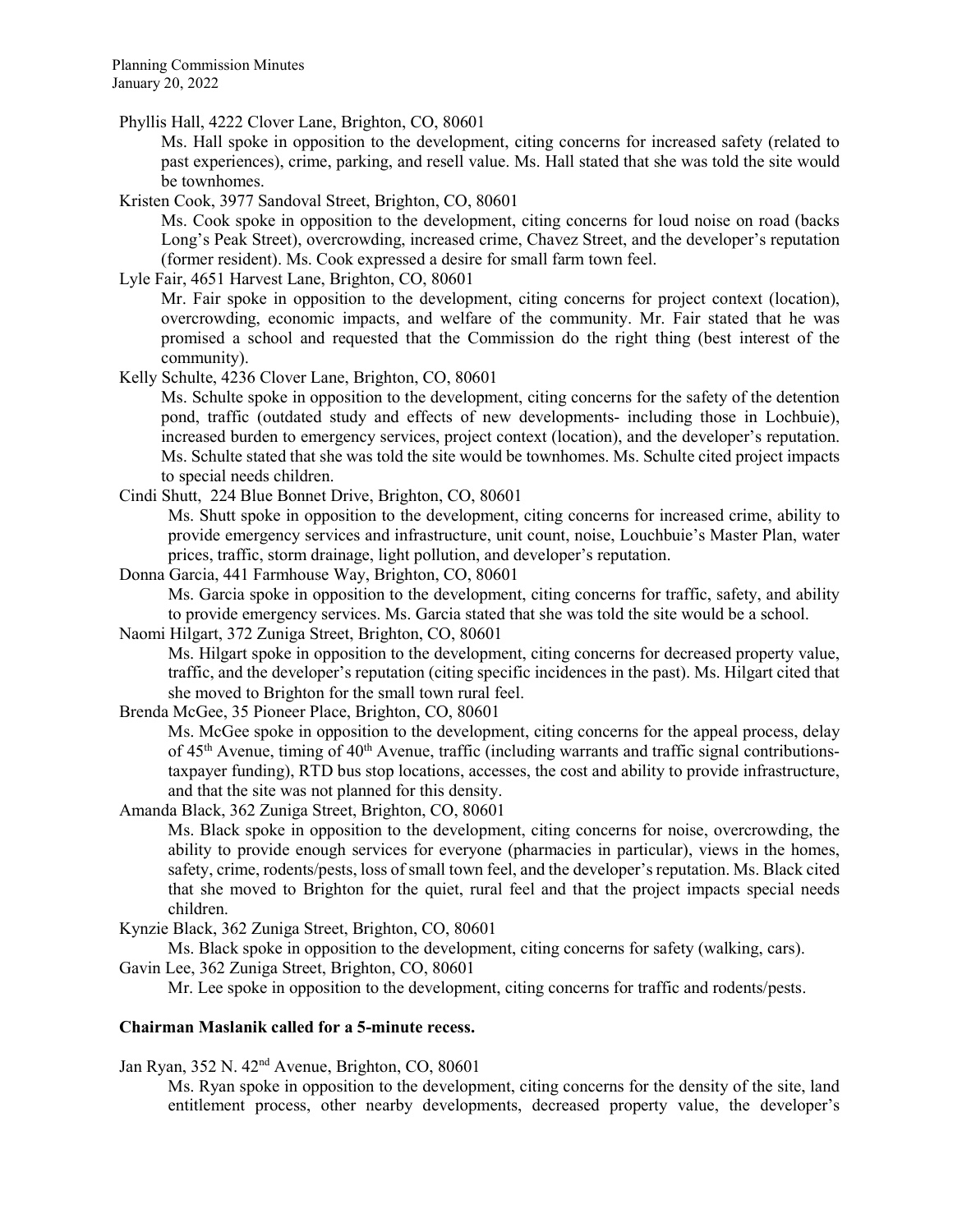reputation, the ability to provide enough services for everyone (grocery stores in particular), and the general health and welfare of the community. Ms. Ryan stated that residents are not being represented in the decisions made.

Marisa Nickerson, 4645 Longs Peak Street, Brighton, CO, 80601

 Ms. Nickerson spoke in opposition to the development, citing concerns for overcrowding, growth rates, nearby new unit counts, the ability to provide enough services for everyone (grocery stores in particular), and food shortages. Ms. Nickerson spoke to a desire to limit new building permits until additional grocery stores are in place.

Lora Dawson, 354 Tumbleweed Drive, Brighton, CO, 80601

 Ms. Dawson spoke in opposition to the development, citing concerns for decreased quality of life and property value, infrastructure, crime, traffic, and the developer's reputation. Ms. Dawson cited that she wouldn't have moved to Brighton if she knew that apartment development was coming in. Larry and Betty Bobo, 4180 Combine Place, Brighton, CO, 80601

 Mr. and Ms. Bobo spoke in opposition to the development, citing concerns for the approval process, last application on the property, zoning, appeal process, and the developer's reputation. Mr. and Mrs. Bobo stated that no notice was given to neighboring residents nor posted on the site. They requested clarification as to why a special warranty deed was issued for a site that was zoned agricultural according to Adams County records.

 Mr. Flanagan stated that the Commission would not be responding to comments, but the special warranty deed is a type of warranty deed with specific legal attachments and that the property is zoned as a Planned Unit Development.

Michelle Jaramillo, 447 Silo Court, Brighton, CO, 80601

 Ms. Jaramillo spoke in opposition to the development, citing concerns for increased populations and water usage and infrastructure since funding was not received for the water treatment plant.

Nancy Sanderson, 687 Hayloft Way, Brighton, CO, 80601

 Ms. Sanderson spoke in opposition to the development, citing concerns for loss of rural community, residency of decision makers and staff, lack of information/notification, noise, traffic, crime, and the Mayor not being present. Ms. Sanderson requested that the Commission listen to the people who pay taxes.

Roger Gill, 393 Tumbleweed Drive, Brighton, CO, 80601

 Mr. Gill spoke in opposition to the development, citing establishment of the City as a farming community and concerns for traffic (cited recent incidences), crime, resident consideration, and overdevelopment.

Matt Mooney, 472 Sunshine Way, Brighton, CO, 80601

 Mr. Mooney spoke in opposition to the development, citing concerns for maintenance in the area, traffic, waste disposal, ability to provide infrastructure, the developer's reputation, and pests/rodents.

### Chair called for deliberation among the Commissioners, summarized:

Commissioner Balderas stated that he has been living in Brighton for 45 years and has seen it change considerably, and sited personal accountability for the traffic and pollution to which everyone contributes. Taxes are paid by all residents, one way or another. Commissioner Balderas cited that the requirements are set on purpose with input from the community (including the volunteer Commission).

Chairman Maslanik stated that the Commission must determine if a clear error was made in the approval of this plan as this is the limited legal matter before them. Citizens participated in the process of creating the Comprehensive Plan and Land Use and Development Code. There is a predetermined approval process which must be followed. Growth and progress are required to attract businesses. Chairman Maslanik spoke to the entitlement process for development related to the site and desire for realtors to show zoning maps.

### Motion by Commissioner Leck to deny the appeal